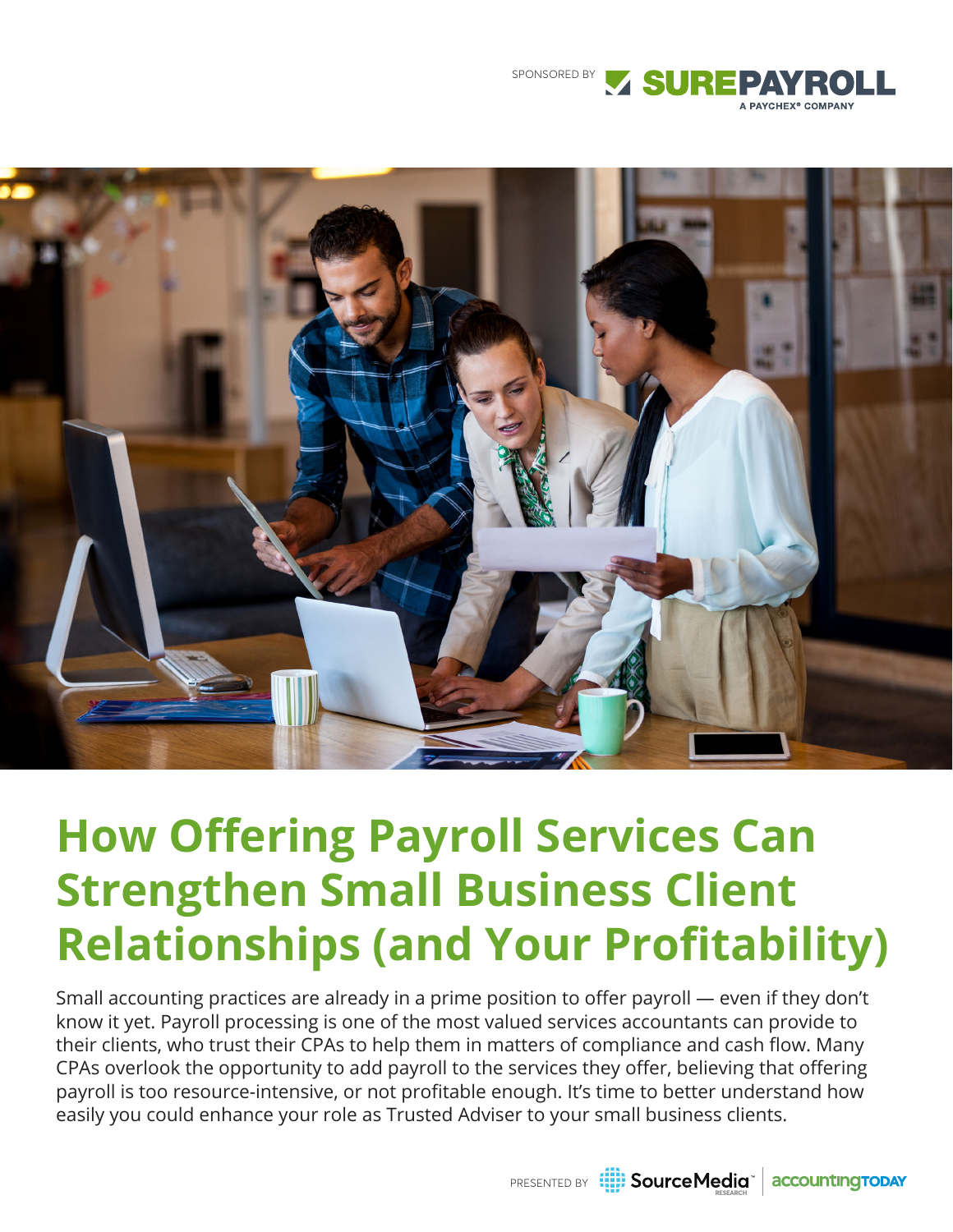

#### **Executive Summary**

As Trusted Advisers to their clients, accountants have a rare business opportunity — if they choose to take a proactive approach to offering new services. Chief among these are payroll processing and 401(k) administration.

New research reveals that clients want Trusted Advisers to run payroll for them. Indeed, accountants say 1 in 4 business clients believe receiving payroll services from a Trusted Adviser is the most important consideration when looking at payroll, putting accounting firms in an enviable position to offer such services.

The good news is that providing payroll services is remarkably simple. New, easyto-use technology that requires no investment is part of the story. The willingness of today's business person to use online financial services and banking tools is another – we've become so used to using apps to manage our affairs that logging into a service or using a mobile app is no longer a barrier for customers – in fact, it's now an expectation.

Most importantly, there is a need in the marketplace. Accounting firms say more than 4 in 10 clients need payroll services, and almost half require help with cash flow management.

In addition to improving client relationships and the reputation of their firm, accountants who offer payroll services open an opportunity to increase revenues. Firms can introduce a payroll offering without making a substantial capital investment or needing to hire more personnel when they work with a payroll services partner.

#### **Introduction**

For as long as accountants have been around, they have acted as Trusted Advisers to individuals and businesses. It's hard to envision an accountant who doesn't fulfill this role; no one would work with an accountant who couldn't be trusted to keep sensitive financial information private.

That expectation hasn't changed, but the needs of all clients — and particularly small business clients — are evolving quickly. It's not enough to provide only tax preparation and bookkeeping anymore. To maintain Trusted Adviser status, firms must be prepared to anticipate their clients' needs and do more for them — and payroll processing is a popular add-on. To better understand what opportunities this changing business landscape offers accountants, SurePayroll commissioned a survey from SourceMedia Research of 364 small public accounting firms serving small business clients.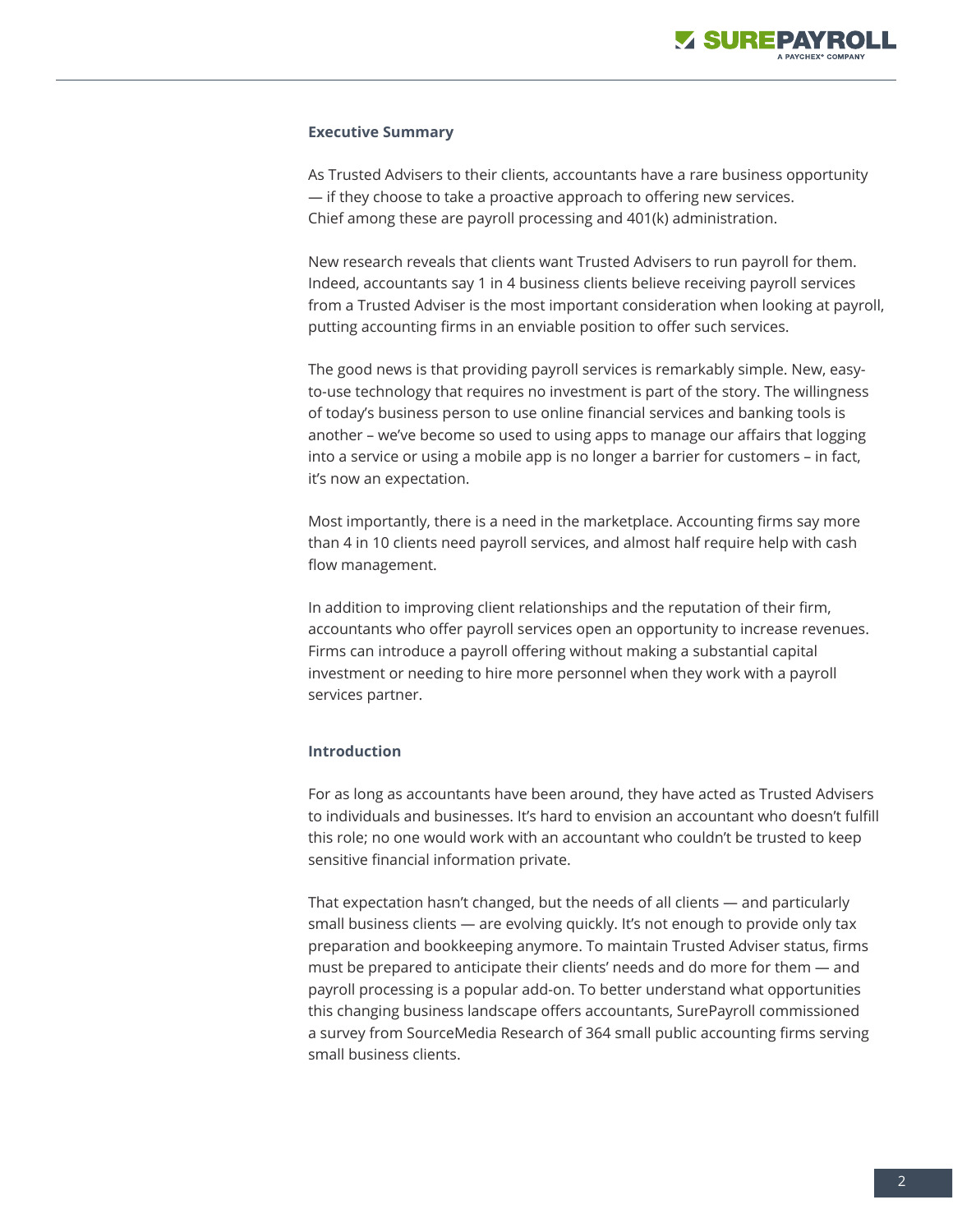

**"Accounting firms are already in a prime position to offer payroll processing, even if they don't know it yet."**

#### **Missing an Opportunity…**

According to our survey, 43% of accounting firms say their clients need help with payroll services. But here's the disconnect: When it comes to offering new services to clients, almost 6 in 10 firms polled say they wait until clients broach the subject. In other words, despite the clear need and desire for payroll services, accountants do not take the initiative to discuss it.

## Figure 1: Client Needs vs. CPAs assumption of client needs



Source: SurePayroll Small Business Payroll and Business Services, SourceMedia Research/*Accounting Today*, November 2017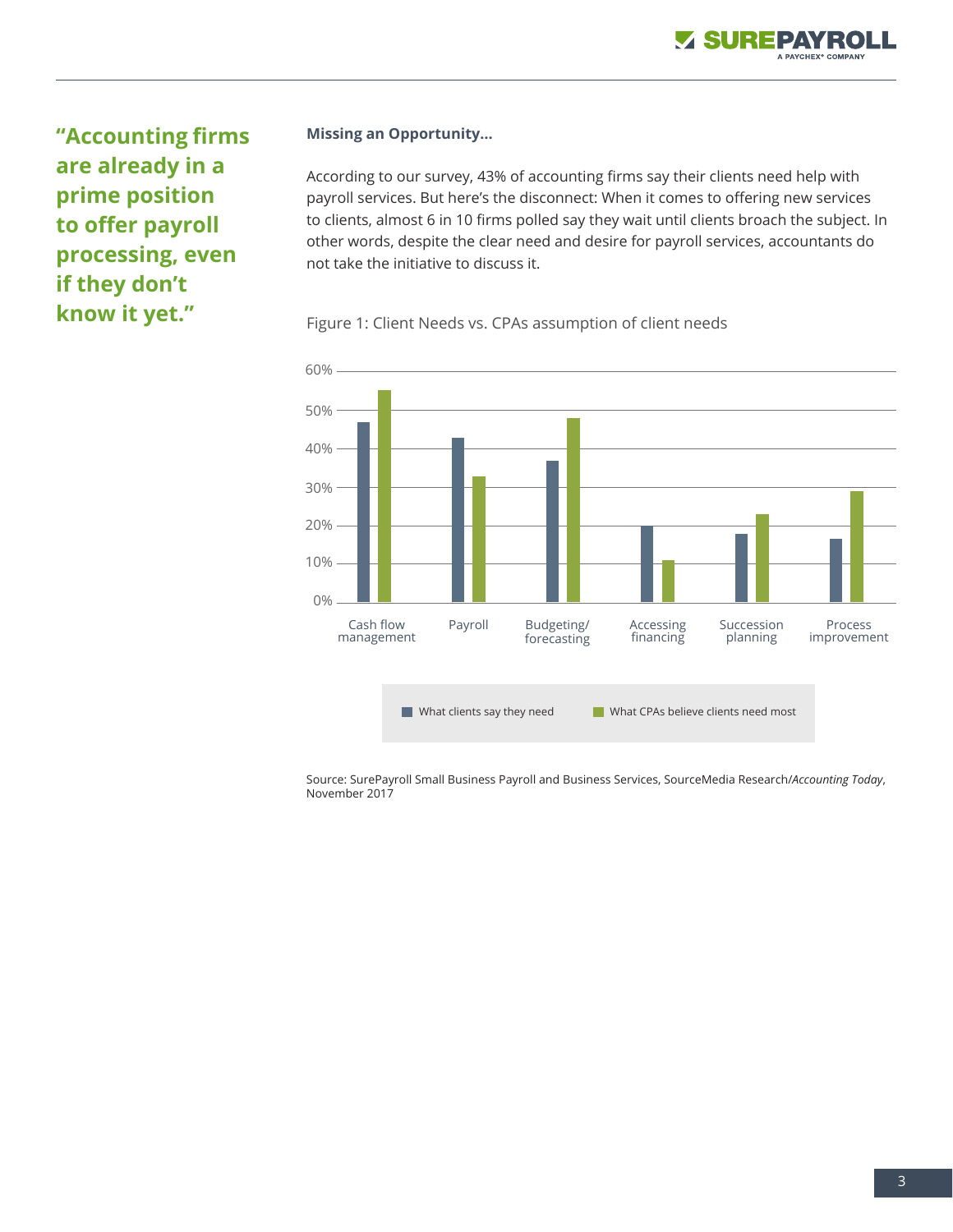

Another startling finding from the survey is that few firms wish to provide payroll processing services. Close to 9 in 10 respondents say they are "not very likely" or "not at all likely" to enter this part of the marketplace (see Fig. 2). For those companies considering adding payroll to their offerings, the lack of interest from competitors should be heartening. But firms that don't offer such services, or that aren't planning to do so, may quickly fall behind their competitors.

Figure 2: Lack of Interest Keeps Firms From Offering Payroll Services



Q: Why are you not offering payroll services to your small business clients? Select all that apply. n=138; Base=Respondents not offering payroll services

Source: SurePayroll Small Business Payroll and Business Services, SourceMedia Research/*Accounting Today*, November 2017

Choosing not to ask clients whether they are interested in support with payroll and other services — the choice most accounting firms make — is problematic, because it means they may be missing out on business opportunities. For instance, clients may never ask — or may not know what to ask — about payroll services. Worse, they may go to someone else. Either way, the accountant stands to lose.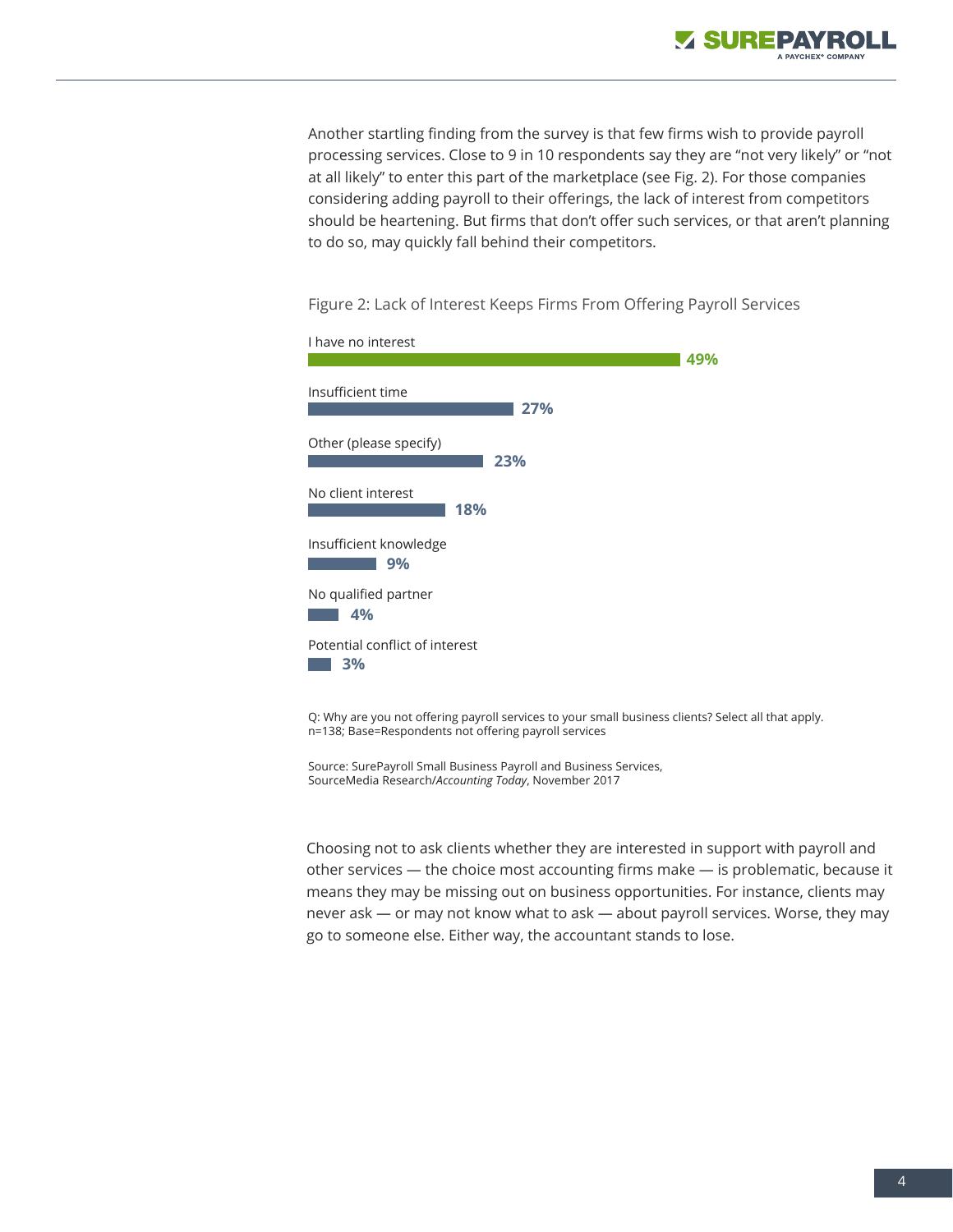**"By leveraging secure, convenient technology to give clients access to the support they need, accountants won't need to serve as administrators"**

Even small accounting firms are already in a prime position to offer payroll processing, even if they don't know it yet. Not only are they already involved in their clients' businesses, but most businesses will seek such services from their Trusted Advisers. Indeed, 1 in 4 accountants who already do offer payroll services say their clients rank working with a Trusted Adviser as the most important consideration outsourcing this function — and 2 in 5 say clients rank accuracy as their top factor. This suggests having a payroll provider that offers a service with guaranteed accuracy can be advantageous.

Figure 3: Trusted Adviser status of key importance to potential payroll clients.



Q: Please rank the importance of each of the following to your firm in offering payroll processing services to your small business clients. Rank 1 to 6 (1 is top importance). n=241 (Base=Respondents offering or likely to offer payroll services)

Source: SurePayroll Small Business Payroll and Business Services, SourceMedia Research/ *Accounting Today*, November 2017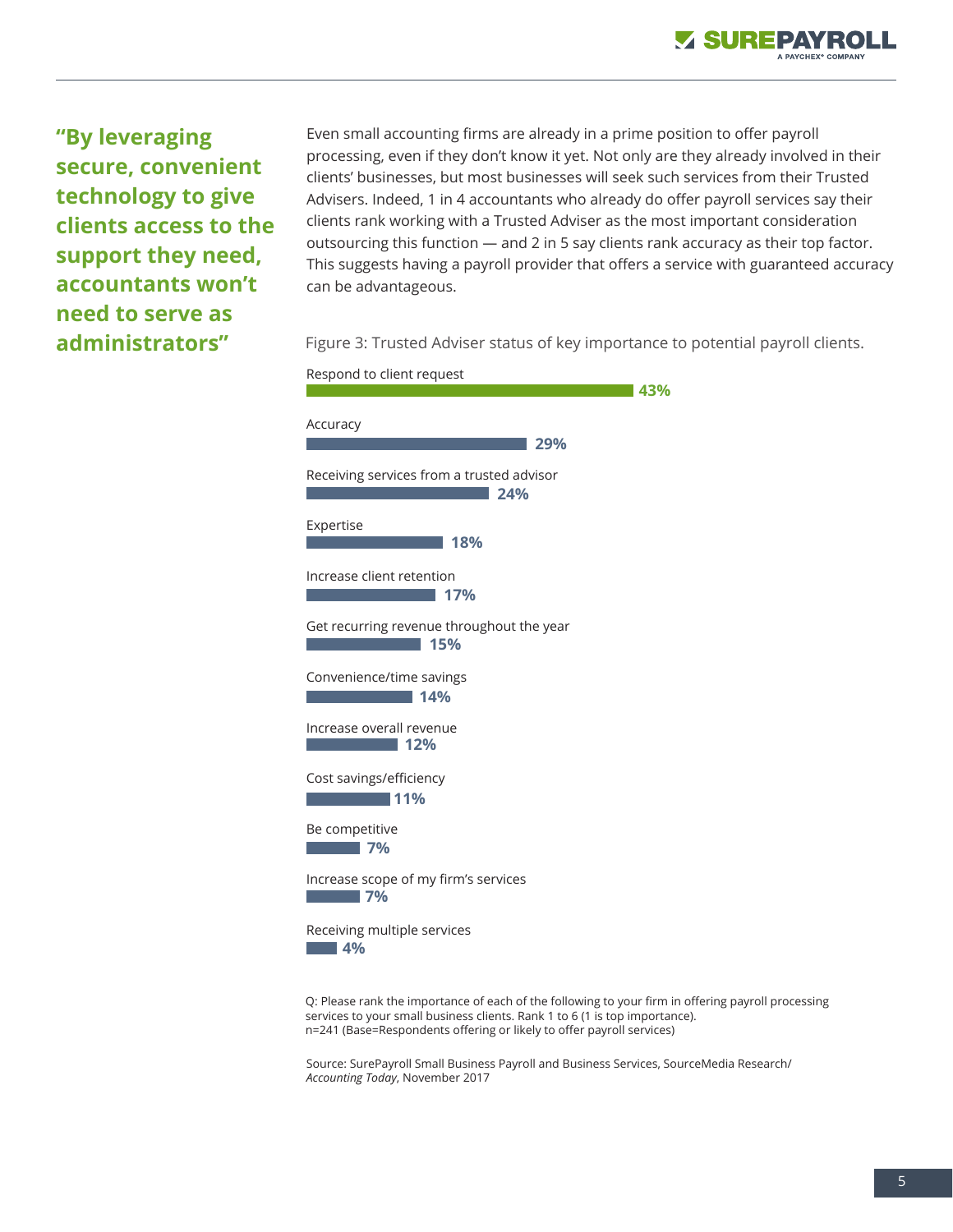### **…An Opportunity that's Within Reach**

Given these advantages, why are some accountants reluctant even to explore this part of the marketplace? They may believe that risks or drawbacks present steeper obstacles than is actually the case, in part because they're thinking of outdated, paper-intensive payroll processing practices. Working with a sophisticated digitaloriented provider of payroll services offers advantages that make it convenient for even very small accounting practices to offer their clients advanced support. For example:

- No additional certifications are needed, and only minimal training. Offering payroll services through a partner does not require the accountant to take on (or maintain) yet another set of educational requirements.
- Capital investment should be nil. Leaders of small accounting firms naturally are concerned they'll need significant capital to get into the payroll business. They also worry that they will either need to allocate existing staff to this task or hire new people. Neither is true. With the right services partner, zero upfront investment should be required, nor should additional be needed; look for a provider who will set up a secure online portal (either their own or white-labeled for the accounting firm) that clients can use to upload their own payroll information, and who can handle electronic deposits, virtual paystubs and even handle mailing hard-copy checks if needed.
- Security risks can be managed easily. Given the frequent headlines about hacked personal information, accountants are understandably anxious about taking on the personal information of clients' employees as part of offering payroll services. However, providing clients with a way to upload that information themselves to a provider's state-of-the-art payroll intake portal can mitigate the risk — and is certainly more secure (and accurate and convenient) than paper-based or emailbased processes.
- Software can be customized  $-$  and white-labeled  $-$  with built-in customer service. Using a third party doesn't necessarily detract from an accounting firm's own branding, but those firms that want to reinforce their connection with clients should look for a payroll service provider who can easily integrate their presence in its digital offering. The best providers will also have call centers and other customer service tools at the ready to support accountants' clients with technical questions.
- Additional services should be easy to add. Payroll services are just one of many related offerings that accountants can offer their small business clients with low investment of effort and capital, and that clients would value. The right provider will make it easy to connect 401(k) administration, worker compensation insurance and even healthcare insurance to a payroll-based experience — and to become a one-stop-shop for business clients.
- Services should be cost-efficient and profitable. Cost is always a consideration, of course. With the right partner, offering payroll services will enhance not only an accountant's standing as a Trusted Adviser but also the bottom line. And by leveraging secure, convenient technology to give clients access to the support they need, accountants won't need to serve as administrators, ensuring they can continue to focus their energies on the most important aspects of running their own firms.